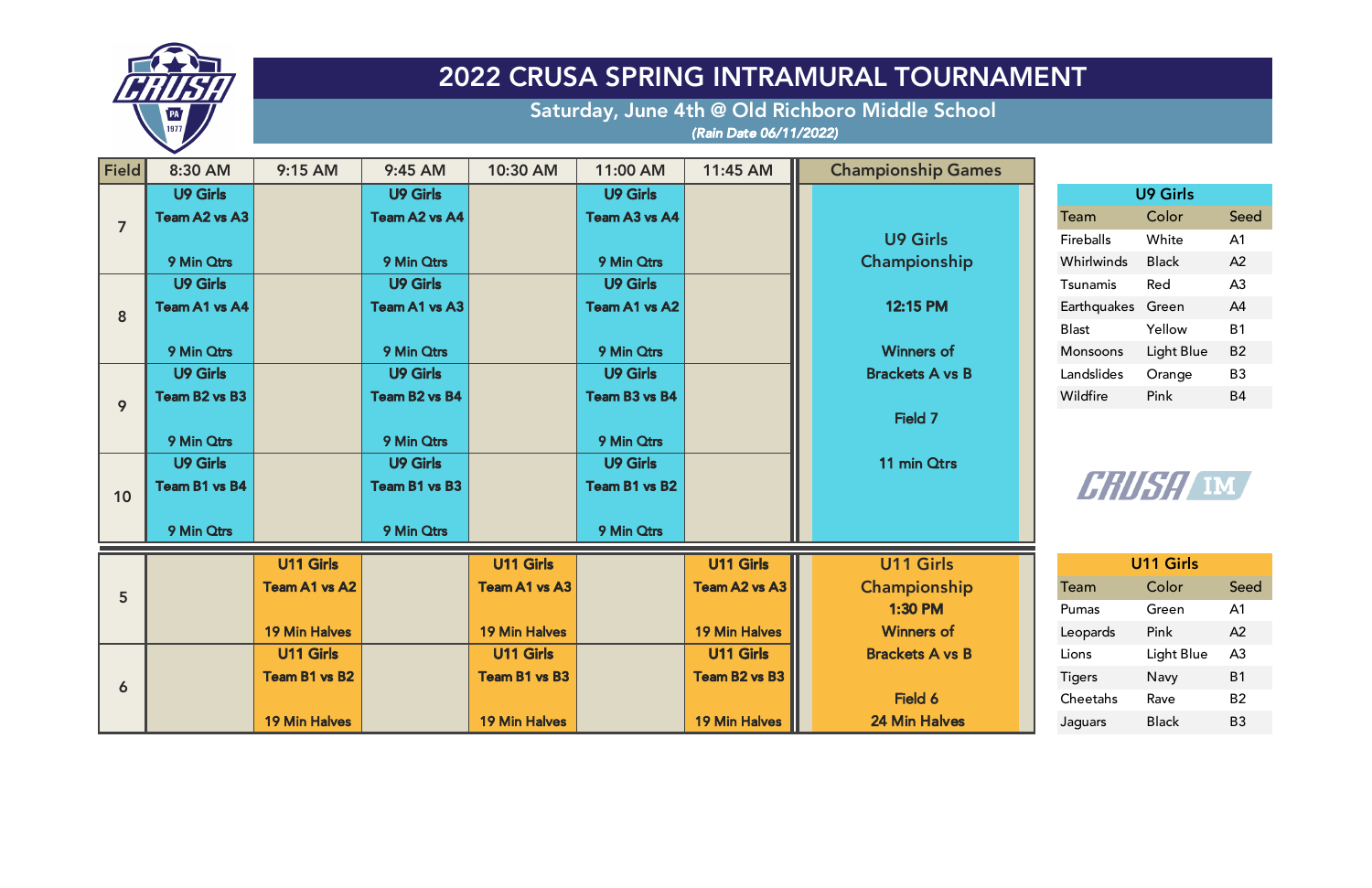| <b>U9 Boys</b> |            |                |  |  |  |  |
|----------------|------------|----------------|--|--|--|--|
| Team           | Color      | Seed           |  |  |  |  |
| Chiefs         | Red        | A <sub>1</sub> |  |  |  |  |
| Raiders        | White      | A <sub>2</sub> |  |  |  |  |
| Eagles         | Green      | A <sub>3</sub> |  |  |  |  |
| Colts          | Royal      | $\Delta 4$     |  |  |  |  |
| Panthers       | Light Blue | B1             |  |  |  |  |
| Seahawks       | Black      | B2             |  |  |  |  |
| <b>Bengals</b> | Orange     | B3             |  |  |  |  |
| Vikings        | Yellow     | R4             |  |  |  |  |



| <b>Field</b>   | 8:30 AM              | 9:15 AM              | 9:45 AM        | 10:30 AM             | 11:00 AM             | 11:45 AM             | <b>Championship Games</b> |                 |              |                |
|----------------|----------------------|----------------------|----------------|----------------------|----------------------|----------------------|---------------------------|-----------------|--------------|----------------|
|                | <b>U9 Boys</b>       |                      | U9 Boys        |                      | <b>U9 Boys</b>       |                      |                           |                 | U9 Boys      |                |
| $\overline{7}$ | Team A2 vs A3        |                      | Team A2 vs A4  |                      | Team A3 vs A4        |                      |                           | Team            | Color        | Seed           |
|                |                      |                      |                |                      |                      |                      | U9 Boys                   | Chiefs          | Red          | A <sub>1</sub> |
|                | 9 Min Otrs           |                      | 9 Min Otrs     |                      | 9 Min Otrs           |                      | Championship              | <b>Raiders</b>  | White        | A2             |
|                | <b>U9 Boys</b>       |                      | U9 Boys        |                      | <b>U9 Boys</b>       |                      |                           | Eagles          | Green        | A <sub>3</sub> |
| 8              | Team A1 vs A4        |                      | Team A1 vs A3  |                      | Team A1 vs A2        |                      | 12:15 PM                  | Colts           | Royal        | A4             |
|                |                      |                      |                |                      |                      |                      |                           | Panthers        | Light Blue   | <b>B1</b>      |
|                | 9 Min Otrs           |                      | 9 Min Qtrs     |                      | 9 Min Qtrs           |                      | <b>Winners of</b>         | <b>Seahawks</b> | <b>Black</b> | <b>B2</b>      |
|                | <b>U9 Boys</b>       |                      | <b>U9 Boys</b> |                      | <b>U9 Boys</b>       |                      | <b>Brackets A vs B</b>    | <b>Bengals</b>  | Orange       | <b>B3</b>      |
| 9              | Team B2 vs B3        |                      | Team B2 vs B4  |                      | <b>Team B3 vs B4</b> |                      |                           | Vikings         | Yellow       | <b>B4</b>      |
|                |                      |                      |                |                      |                      |                      | Field 7                   |                 |              |                |
|                | 9 Min Otrs           |                      | 9 Min Otrs     |                      | 9 Min Qtrs           |                      |                           |                 |              |                |
|                | <b>U9 Boys</b>       |                      | U9 Boys        |                      | U9 Boys              |                      | 11 min Otrs               |                 |              |                |
| 10             | <b>Team B1 vs B4</b> |                      | Team B1 vs B3  |                      | Team B1 vs B2        |                      |                           |                 | Hillfy, IM   |                |
|                |                      |                      |                |                      |                      |                      |                           |                 |              |                |
|                | 9 Min Qtrs           |                      | 9 Min Qtrs     |                      | 9 Min Qtrs           |                      |                           |                 |              |                |
|                |                      | U11 Boys             |                | U11 Boys             |                      | U11 Boys             | U11 Boys                  |                 | U11 Boys     |                |
|                |                      | <b>Team A1 vs A2</b> |                | <b>Team A1 vs A3</b> |                      | Team A2 vs A3        | Championship              | Team            | Color        | Seed           |
| 5              |                      |                      |                |                      |                      |                      | <b>1:30 PM</b>            | Knights         | Light Blue   | A1             |
|                |                      | <b>19 Min Halves</b> |                | <b>19 Min Halves</b> |                      | <b>19 Min Halves</b> | <b>Winners of</b>         | Rebels          | Royal        | A2             |
|                |                      | U11 Boys             |                | U11 Boys             |                      | U11 Boys             | <b>Brackets A vs B</b>    | <b>Dragons</b>  | <b>Black</b> | A3             |
|                |                      | Team B1 vs B2        |                | <b>Team B1 vs B3</b> |                      | <b>Team B2 vs B3</b> |                           | Gladiators      | Green        | <b>B1</b>      |
| 6              |                      |                      |                |                      |                      |                      | Field 6                   | <b>Blitz</b>    | Navy         | <b>B2</b>      |
|                |                      | <b>19 Min Halves</b> |                | <b>19 Min Halves</b> |                      | <b>19 Min Halves</b> | <b>24 Min Halves</b>      | Renegades       | Maroon       | <b>B3</b>      |

| <b>U11 Boys</b>     | <b>U11 Boys</b> |              |                |
|---------------------|-----------------|--------------|----------------|
| ampionship          | Team            | Color        | Seed           |
| <b>1:30 PM</b>      | Knights         | Light Blue   | A <sub>1</sub> |
| <b>Winners of</b>   | <b>Rebels</b>   | Royal        | A2             |
| ackets A vs B       | <b>Dragons</b>  | <b>Black</b> | A <sub>3</sub> |
|                     | Gladiators      | Green        | <b>B1</b>      |
| Field 6             | <b>Blitz</b>    | Navy         | <b>B2</b>      |
| <b>4 Min Halves</b> | Renegades       | Maroon       | <b>B3</b>      |



## 2022 CRUSA SPRING INTRAMURAL TOURNAMENT

Sunday, June 5th @ Old Richboro Middle School *(Rain Date 06/12/2022)*